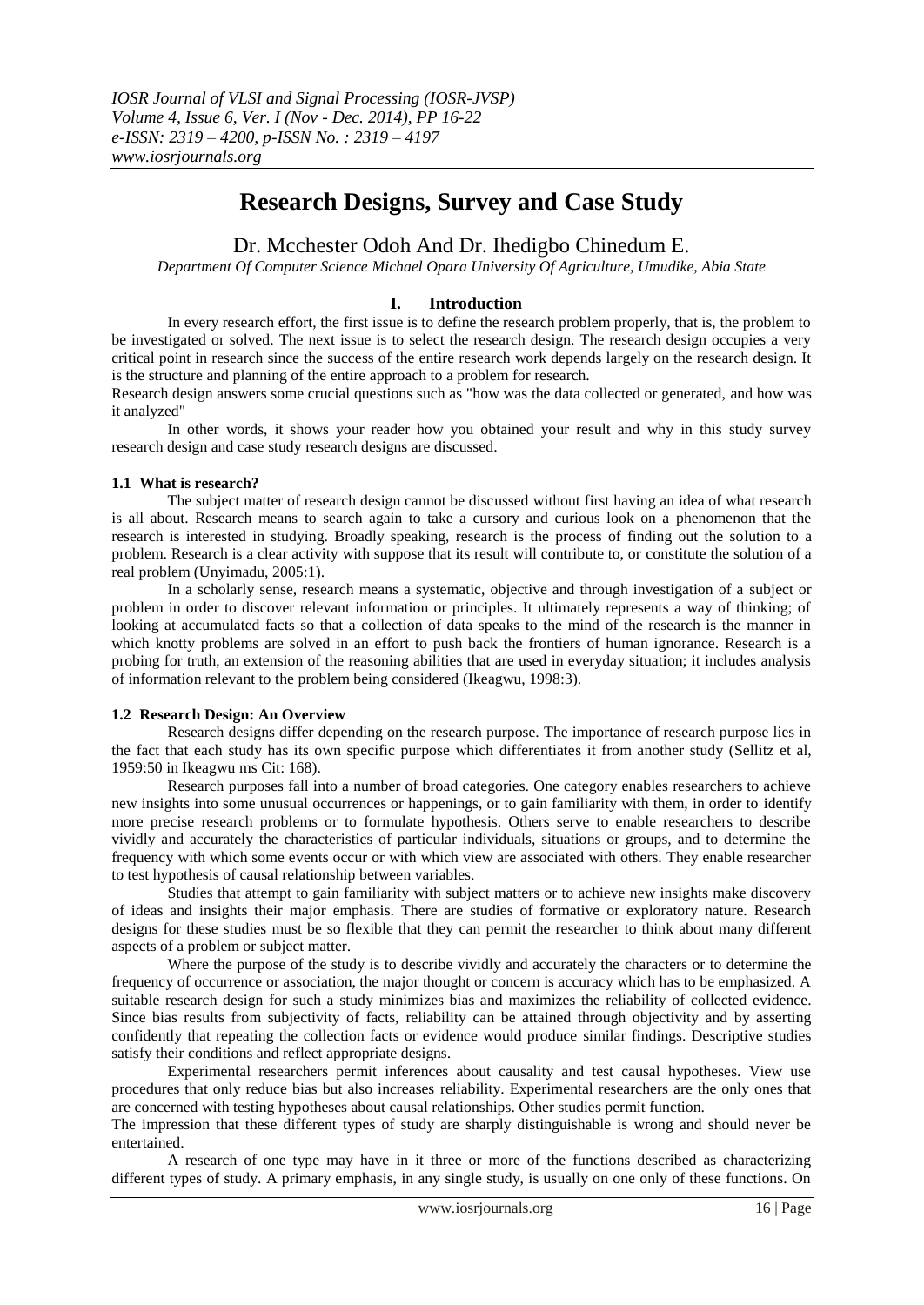this basis, the study can be thought of as falling into category corresponding to its major functions. By and large, the distinction among the different types of study is for the purpose of discussing appropriate research design. (Ikeagwu: op Cit: 68)

## **1.3 What Is Research Design?**

Different authors have defined and explained research design in their own ways. Research design provides the glue that holds the research is used to structure the research to show how all of the major parts of the research project. The samples or groups, measures, treatment or programs and methods of assignment work together to try address the central research questions (Troachim W.M.K: 2006)

Planning is essential in research and experimental research needs to be planned. Planning in experimental research id the designing of the experiment. This planning in research in general, is research design. Design as it is used in pure research in pure research context refers to the total constructional plan or structure of the research framework. Research design therefore means the structure and planning of the entire approach to a problem for research (Ikeagwu: op Cit: 166).

Design is also used in the statistical sense to refer to property of the analysis necessary to prepare data for interpretation (Leedy 1980:167 in Ikeagwu 166).

An approach from the point of view of content analysis describes research design as a plan for collecting and analyzing data in order to answer the investigator question. A good research design makes explicit and integrates procedures for selecting a sample of data for analysis, content categories and units to be placed in categories, comparison between categories, and the classes of inference which may be drawn from data. It thus implies that the investigator has clearly thought the rationale for the enquiry, that he knows the kind of analysis that he makes once those data are gathered and coded and the inference they permit him to make. In short, a good designing ensures that theory, data gathering analysis and interpretation are integrated (Holsti: 1969:24 in Ikeagwu op Cit: 167).

A view on marketing design asserts that research design is the specification of procedures for collecting and analyzing the data necessary to help identify a problem or to help solve the problem at hand such that the difference between the cost of obtaining various levels of accuracy is maximized

Social relations define research design as the arrangement of condition for collection and analysis of data in a manner that aims to combine relevance to purpose with economy in procedure.

Some aspect of definition needs to be emphasized, first, research design requires specification of procedures. These procedures involve decision on what information to generate, the data collection method, the measurement approach, the object to be measured and the way in which the data are analyzed. Second, data are collected to help to help identify ofr solve a problem. In applied research, all data collection should eventually relate to decisions faced by management. Obviously, collecting data relevant to the problem requires that the problem be clearly defined.

A third implication of the preceding definitions is that the information has value. Information acquires value as it helps to improve decisions. The fourth major implication is that varying the levels of accuracy of information can be generalized in response to the same problem. Information accuracy is affected by the occurrence of number of potentials errors. Finally the goal of applied research design is not to generate the most accurate information possible. Rather the objective is to generate the most valuable information in relation to cost of generating the information (Ikeagwu, op Cit: 167).

Finally, research design means the plans or entire blue print on how to go about data collection and analysis all aimed at providing solutions to the problem under investigation. It entails the specification of procedures that would be deployed in the field work.

There is however, another aspect of research design that merits attention. It refers to the structural frame work which defines the nature of research one is carrying out. The structural makeup of the study could define any of the following designs;

Experimental research design

Historical research design

Survey research design

Case study research design etc.

In most cases, it is expected that one should state the kind of research design one is adopting. This expedient in that it helps to provide the context in which such a study will be appraised.

## **1.4 Purpose Of Research Design**

Research designs answer some crucial questions such as; How was the data collected or generated? How was it analyzed? In other words it shows your reader how you obtained your results and why?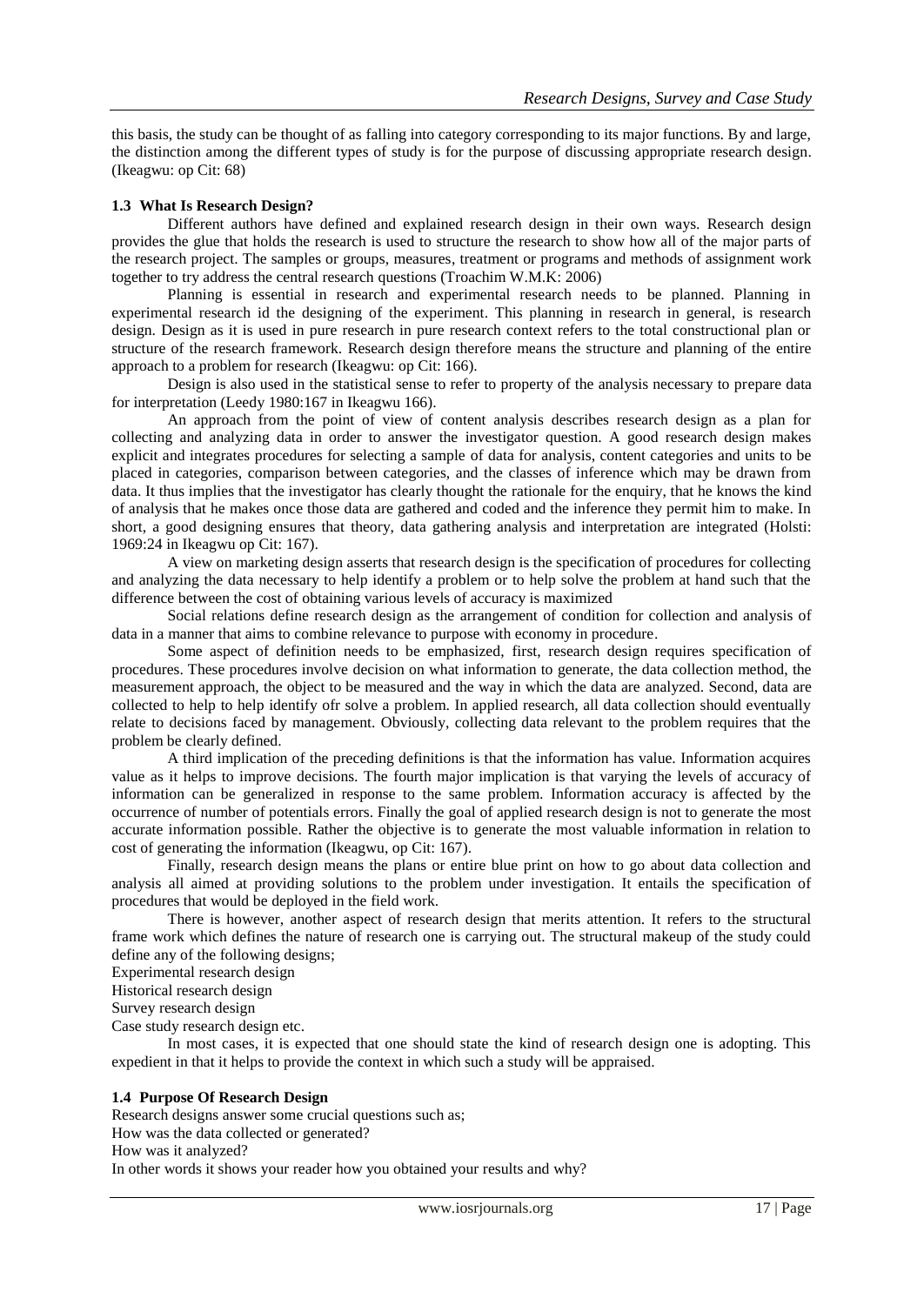## **Below Are Some Of The Reasons For Research Design.**

- 1. We need to know how the data was obtained because the method affects the result. For instance, if you are investigating user's perception of public transportation in Enugu, you will obtain different results if you use a multiple choice questionnaire than if you conduct interviews. Knowing how the data was collected helps the reader evaluate the validity and reliability of your results and conclusion you draw from them.
- 2. There are different methods. Your methodology should make clears the reasons why you close particular Method or procedure.
- 3. It reveals the fact that the data was collected or generated in a way that is consistent with accepted practice, in the field of study for example, did your questionnaire give respondent a reasonable range answers to choose from. If for intendance your range of answers provides options such as excellent, very good and good, it can be seen that it is not acceptable since it did not give room for negative answers.
- 4. Research methods must be appropriate to the objectives of study for instance, if you perform a case study of one commuter in order to investigate user's perception of efficiency of public transport in Enugu, your method is obviously unsuited to your objective.
- 5. The methodology should also discuss the problem that were anticipated and explain the steps taken to prevent them from occurring and the problem that did occur and the ways their impact was minimized.
- 6. In some cases, it is useful for other researchers to beast or replicate your methodology. So often, sufficient information is given to allow others to use the work. This is particularly the case when a new method is developed (Zirath A.I.B. (1999).

## **II. Definition And Meaning**

A survey can be understand as comprising of district characteristics which relate to the way in which information about the object of study is gathered. The characteristics of this information in a survey involve that.

- 1. You collect information over a cross section of the population or universe<br>2. You collect data for a relatively large number of cases in the population.
- You collect data for a relatively large number of cases in the population.
- 3. You collect data through the use of structured data gathering devices such as questionnaire or interview schedule
- 4. You collect data at one point in time
- 5. You collect data and analyze quantitatively (Unyimadu, op Cit 42)

Surveys represent one of the most common types of quantitative social science research. In survey research, researchers select a sample of respondents from population and administers a standardized questionnaires to them. The questionnaire or survey can be a written document that is completed by the person being surveyed an on line question, a face to face interview or telephone interview. Using survey it is possible to collect data from large or small populations.

Different types of survey are actually composed of several techniques developed by a variety of disciplines. For instance, interviews began as a tool primarily for psychologists and anthropologist while sampling got its stats in the field of agricultural economics. Survey research does not belong to any one field and it can be employee by almost any discipline. It is this capacity for wide application and broad coverage which give the survey technique its greatest usefulness..."(Angus and Katona (1953), in Palmquist mike, 2005) a survey is a form of planned collection of data for the purpose of description as a guide to action or for the purpose of analyzing the relationship between certain variables (Oppenhein, 1970 in Ikeagwu op Cit: 171) in contrast with laboratory experiments which land to be on a smaller scale but more intensive, surveys are usually conducted on a fairly large scale.

Surveys may be undertaken simply to provide someone with information. A government department want to know how much people spend on good, a political aspirant may be curious to have an idea of the number of registered voters in different constituencies that would likely support him. In each case, the survey has a clear descriptive suppose. So also is that of a social scientist who is studying conditions, relationships and behavior. For example, he may be interested in the relations between family size and level of education. Some enquiries aim to explain rather than to describe theoretical or practical functions. They may set out to test some suggested hypotheses or to assess the influence of various factors which can be manipulated by public action upon some phenomenon.

It is essential to consider surveys very well and to subject them to thought and desk research to highlight their limitations and capabilities. Sound judgement in their use depends on these painstaking ground works. To apply blindly the formal standardized methods generally used in official research enquiries to many of the more complex problems in which to attain greater depth by more intensive methods of attack, the deliberate sacrifice of qualitative precision which makes good judgment is required. There are types of field research that do not call for the apparatus of large scale sample survey.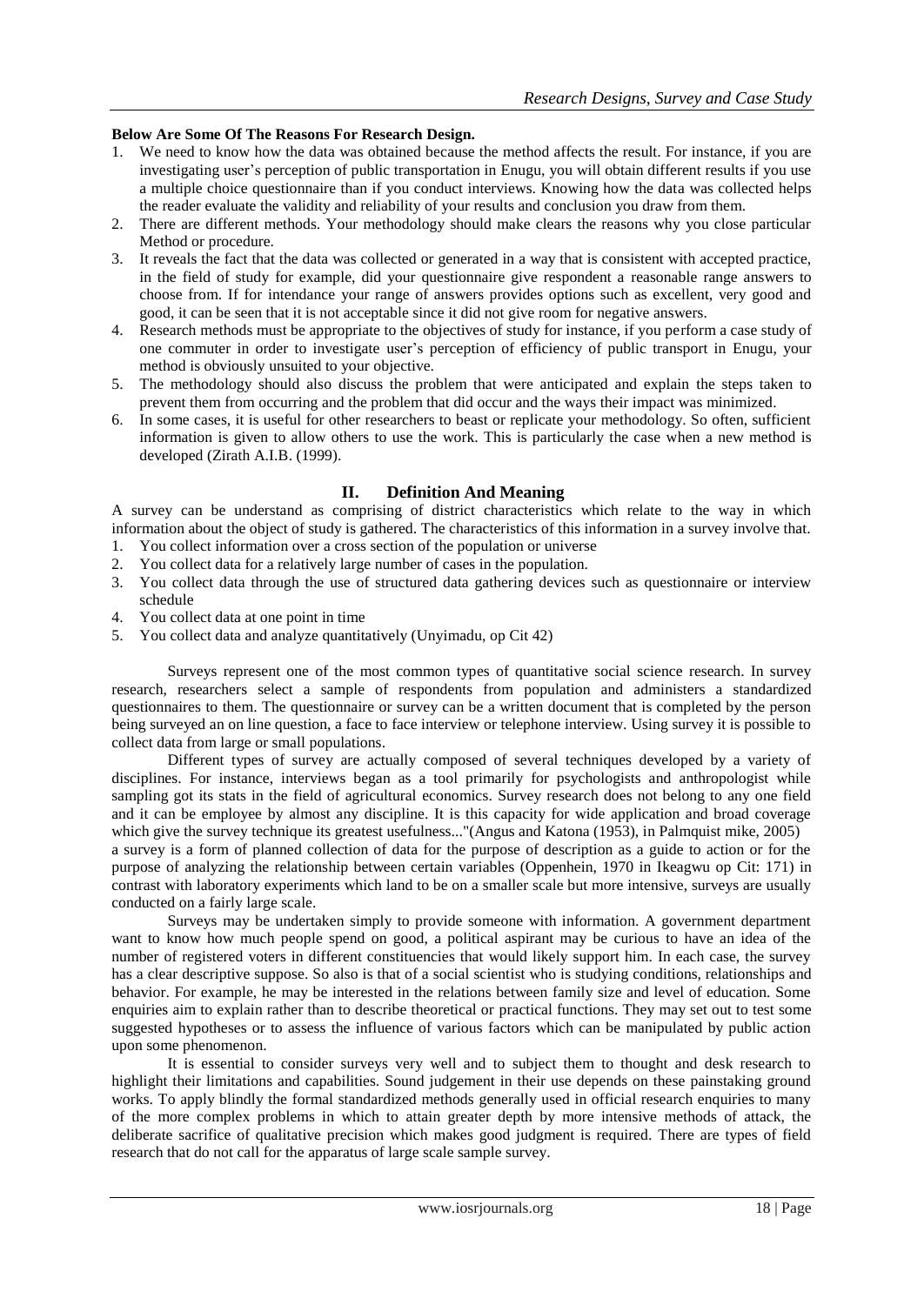Surveys are useful both in leading to the formulation of hypotheses and at more advance stage, in putting them to test their function in a given research depends on what is already known about the subject and on the purpose for which the information is required (Ikeagwu, 1998:171).

## **2.1 Steps In Executing A Survey Design**

The following steps are undertaken when executing a survey design

- 1. Research question formulation
- 2. The determination of the sampling plan<br>3. Specific choice of what survey technique
- Specific choice of what survey technique to be used
- 4. Designing the data gathering technique
- 5. Actually carrying out the survey
- 6. Data analysis (Unyimadu, op Cit: 43).

A survey research is a research and you have to first select the research question. There are well structured question designed to guide the research question. These are well structured question designed to guide the researcher in data collection and whose answers provide solution to the problem under investigation to the problem under investigation. The next is to decide on the plan sampling plan. A sampling plan suggests that a repeated study on samples can give results very close to that obtained from the true population figures. It involves the specification of how each of the decisions on population definition, sampling frame, sampling units sampling method and sample size determination are implemented.

Thirdly you choose the survey technique that is cross sectional design or panel design. In cross sectional design you study a characteristic of the same elements at the same time (that is as short a time period as possible) and this likened to taking the photograph of a street one time. But in panel design you study a characteristic of the same elements at different a time that is you take the photograph at different times. It is a time series design or longitudinal design.

#### **Data Gathering Techniques**

This is the fourth step in executing a survey design. There are essentially three methods:

- 1. Face to face interview
- 2. Self-administered questionnaire
- 3. Telephone interview

#### **The Questionnaire**

Questionnaire is the instrument, commonplace though it may seem, for observing data beyond the physical reach of the observer. The minds, attitudes, feelings and reactions of people conceal data the same way that the sea conceals oil which is beneath it. A took devised to problem below the surface to extract data from the mind, feelings, etc. Is the questionnaire. Two types of questionnaires may be considered at the moment. One is the questionnaire which is generally mailed or given to the subjects to fill in with no help from the researcher. Another is a situation where the instrument is not given directly to the subject. This type is generally called the interview schedule. The subjects among whom the questionnaires are distributed may not be within reach all the time, some may be thousands of miles away and may never be seen by the researcher. In other words, the questionnaire is totally impersonal probe, and as such needs to be governed by several guidelines when it is used as a tool in survey research.

Another aspect of the subject is the questionnaire design which is intimately related to the general plan for design of the survey. A questionnaire is not just a list of questions or a form to be filled out. It is essentially a scientific instrument for measurement and for the collection of particular kind of data. Like all such instruments, it has to be specially designed according to particular specification and with specific aims in mind, and data it yields are subject to error. A questionnaire cannot be judged good or bad, efficient or inefficient unless, the job it was meant to do is known. This means that the design of the investigation as a whole has to be thought of first before the wording of particular questions.

In face to face interview, information is obtained through direct face to face interaction with the respondent. The questions are structured or semi structured. Question can be classified thus enriching your data. It is expensive but the quality of response you get is enhanced. The survey has a lower cost compared to interview. The anonymity of the respondent in an interview gives it an edge over a personal interview, although perhaps not as anonymous as in mailed studying amongst other limitations in the telephone interview is that respondent are less motivated probably because the interview has no real power to continue the interview.

The questionnaire can be mailed or self-administered i.e. distributed by hand. The mailed questionnaire has the advantage of being cheap and the respondent are not under direct pressure and so answers are well considered. The discretion in time means the respondent can eventually lose or throw it away. Questionnaire can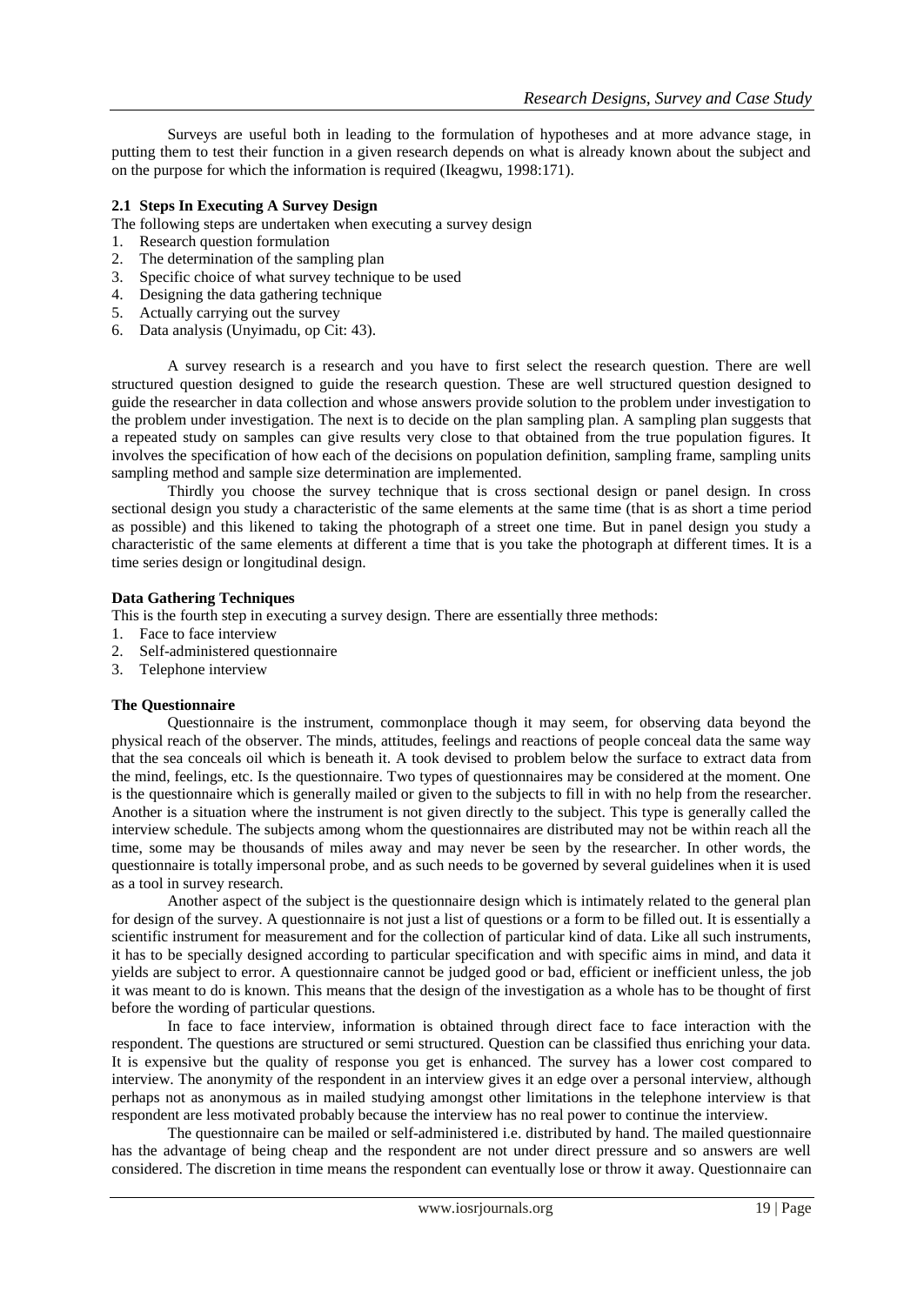be structured or unstructured. The structured questionnaire provides all the possible answers from which the respondents are asked to choose. An unstructured questionnaire does not have determined answers. The respondent is asked to provide the answers.

## **2.3 Specific Guidelines For Constructing A Questionnaire**

- 1. Here, you try to motivate the respondent by stating why you are carrying out the survey like saying you are a student and the information will help to improve productivity or help you complete your course. The advantage is that the individual filling it can make an appeal.
- 2. Order of questions it is necessary to arrange the questions in order in which the data will be analyzed
- 3. Form of question will the question be structured or unstructured?
- 4. Clearly the question should not be ambiguous
- 5. Bias
- Do not ask any question to slant the respondent and avoid suggestive question
- 6. Cross checking question this is important because questions that are properly worded would provide the type of answers you have in mind.
- 7. Interviewer control self-completion of the interviewer (e.g. student). One way is to write out what the interviewer is to do so you can cross check. You should have a space for stating whom he or she interviewed, where and the name of the respondent and you can go to check.
- 8. Pre test

It is also necessary to pre-test the questionnaire. Administer it on a percentage of the pimple and see if the responses test the characteristics and see if the instrument is good, otherwise, you redesign the question (Unyimadu, op cit: 45)

For self-administered questionnaire: the problem here is returning the questionnaire.

- Ways to overcome this problem include:
- 1. Add an introductory letter
- 2. Add stamped addressed envelope
- 3. Add a financial bonus
- 4. Make sure your questionnaire is short
- 5. Send reminder letters if questionnaire are not returned
- 6. Visit them
- In face to face interview the problem here is lack of co-operation ways to overcome this include:
- 1. Pleasant personality-smile and be friendly
- 2. If you are not interviewing train your team in the rapport or human resources techniques, answer the respondent sir etc.
- 3. Go back and leave notes and call back. (Unyimadu, op cit: 46)

## **III. Case Study**

## **3.1 Definition And Meaning**

Case study can be defined as the background, development, current condition and environmental interaction of one or more individuals, groups, communities, businesses or institutions is observed, recorded and analyzed for stages of patterns in relation to internal and external influences (Zirath, A.I.B, 1999).

According to Becker (1977), a case study comes from a tradition of medical and psychological research when it refers to edited analysis of an individual that explicates the dynamics and pathology of a given disease. The method exposes that one can properly acquire knowledge of a phenomenon from an intensive exploration of a sample case:

The survey method does not tell you how the present depends on the past but the case study does. (Unyimadu, op Cit: 46).

## **3.1.1 How To Collect Information In Case Study:**

- 1) Information is collected for a sample case or a relatively few number of case
- 2) In gathering information for the sample case or a relatively few number of cases, it uses unstructured method of data collection, for example, intensive interview, observation of the use of secondary materials.
- 3) It provides information on the subject matter over an extended period of time and it acts as an indicator or process.
- 4) The basic use of the case study is to generate a theory as opposed for testing theory as against the survey method. Though this is not the case all the time according to Glaser and Strauss (1979), (In Unyimadu, op Cit: 47).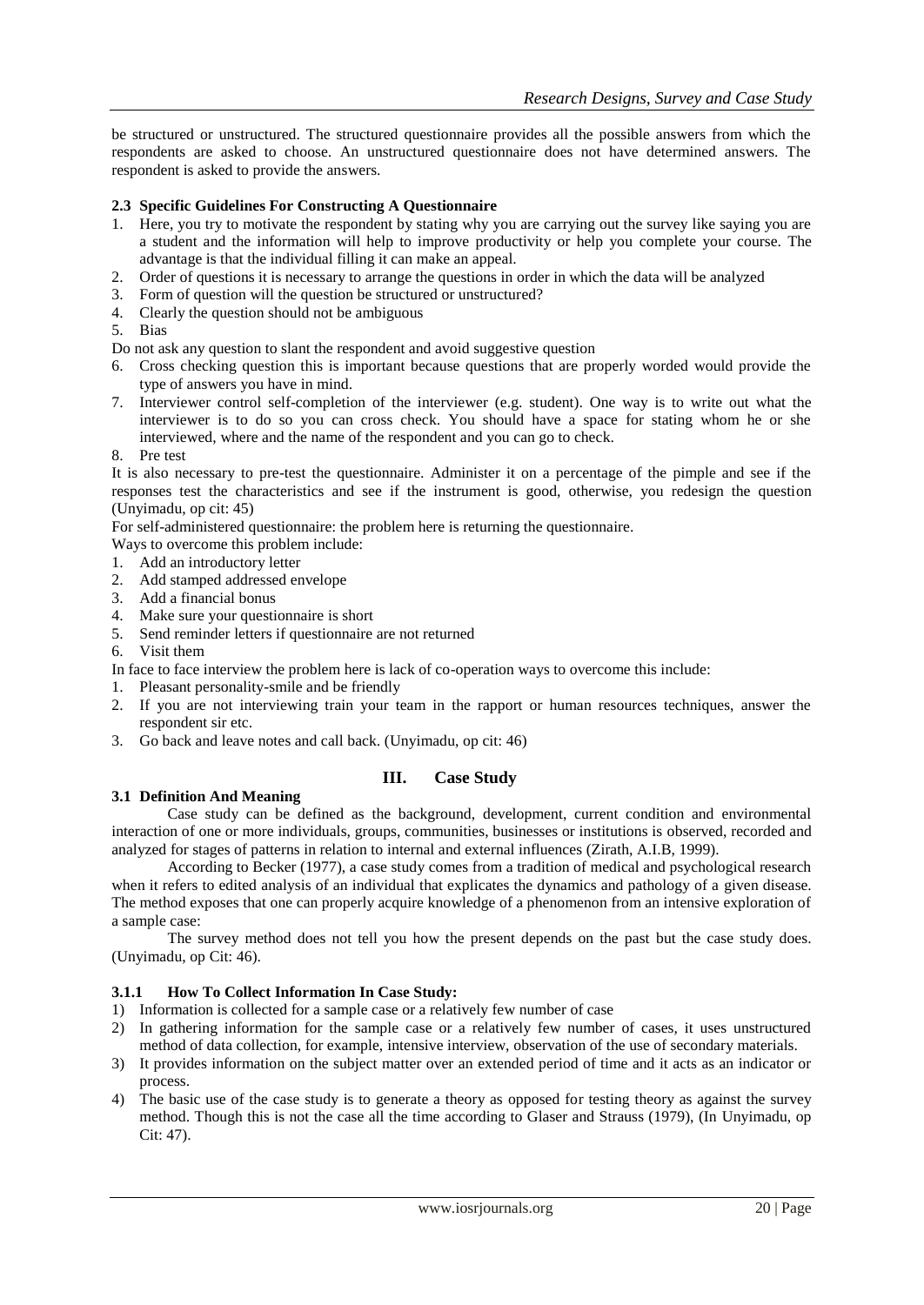# **3.2 Types Of Case Study**

1) Intensive interview

2) Observation

## **3.2.1 Intensive Interviewing (Historical Analysis)**

Intensive interview as a data gathering technique can be seen as a relative probing of a respondent by an interviewer. There are three interacting variables, the respondent, the interviewer, and he interview schedule or questionnaire.

Interview can be structured or standardized, semi structured or non-schedule standardized and unstructured. (Unyimadu, op Cit: 48).

In the structured or standardized, all questions are ask in the same way and the same order of all questions. In semi structured or non-schedule standardized, the same questions are asked but in the end all questions are asked.

In the non-standardized or unstructured, there is no list of questions but you simply that may be relevant depending on how the respondent replies to the earlier questions. There is no interview schedule. The Problem of Access

This is a big problem in interview, that is, the interviewer having access o he respondent as and when desired. One major advantage of intensive interviewing I that the respondent do it as an occasion quite different from the setting and so they are quite willing to participate.

Goffman (1968), says when you are interviewing people, you are playing the role of an opening, that is, a person who by the nature of his work like the newspaper reporter are granted the license of interviewing people not normally given to others.

## **How To Prepare For Intensive Interview**

To prepare for an intensive interview, it is important to read up all the existing literature or the research problem and the acquired background knowledge of the organization you are going to.

#### **How To Execute The Intensive Interview**

When you are going into the organization or when you meet a potential respondent, you must first introduce yourself. For organizations you first write a letter to the organization and this serves as introduction. The first interview does not guarantee future association. You introduce the topic. You can take a tape recorder or take notes but not that interpreting a tape is very time consuming.

#### **How To Control The Interview**

You control the interview by guiding the interview or respondent into productive end. Bring him back from digressions. You must also control the pace of the interviewee and interviewer not to take too long.

#### **Non Verbal Indications**

These are behavioral signals given up by the interviewer or the interviewee which may not be necessarily be put in terms of words e.g. laughing. You can record the laughs in a long time in answering a particular question, you can use facial expression in controlling the interview. You can make expression like 'really' or 'is it how it happened'

#### **Rapport**

It is important that occasionally as the respondent talks, you thank him again and again and at the end you thank him and tell him the information is very useful. You can write him a letter of appreciation.

#### **Setting**

The setting in which the interview takes place is very important. If the respondent is too busy, you can change the venue and time.

#### **Advantages**

- 1) You can collect a lot of information by intensive interviewing as frowning and facial expression and a lot of qualitative data are collected.
- 2) Interviews are flexible
- 3) The interview situation can be controlled and standardized through conducting the interview in privacy, ensuring that there is no noise
- 4) The researcher has the opportunity to compare answers that were given before and after certain events.